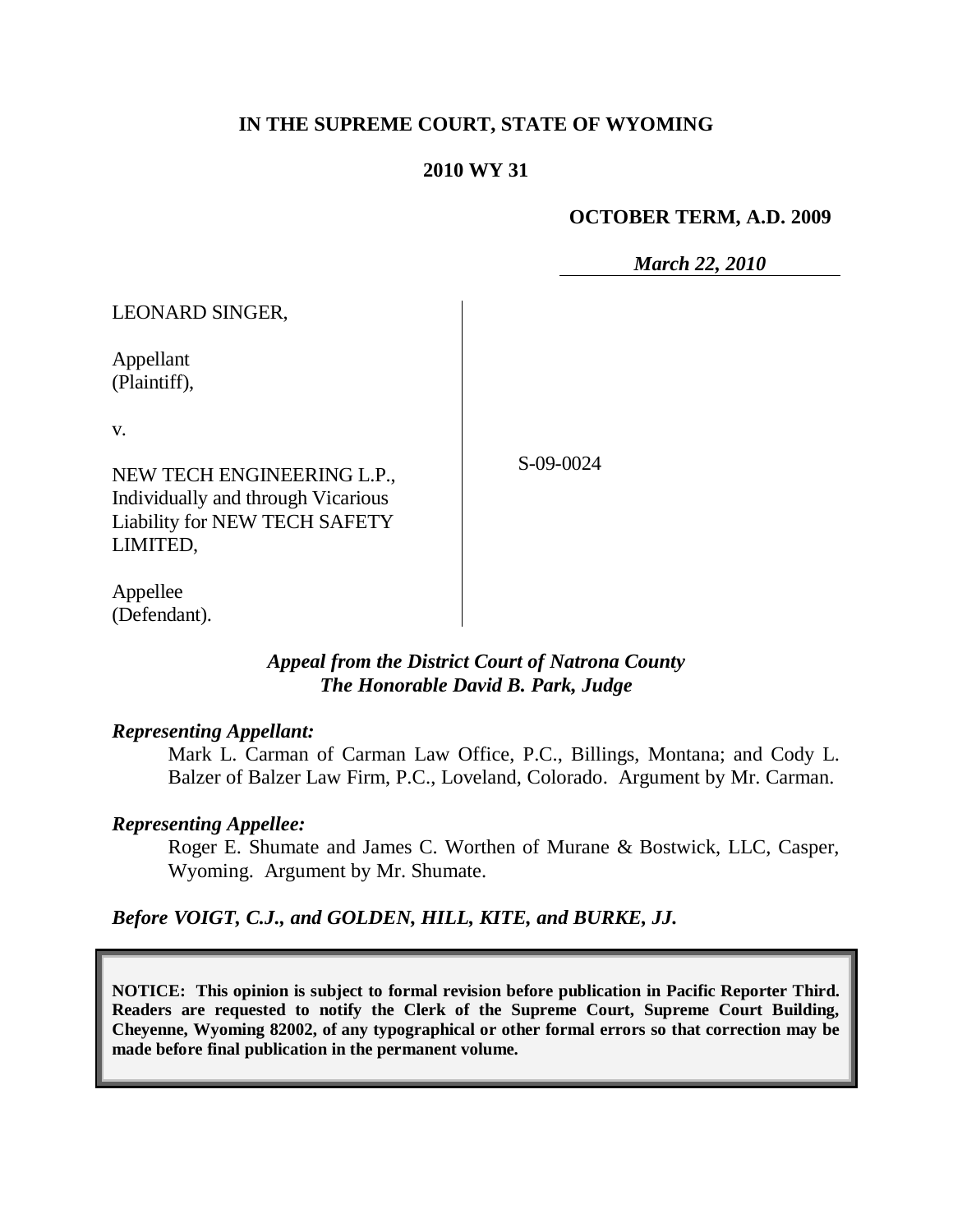**HILL,** Justice.

[¶1 ] After suffering debilitating injuries while working on a drilling rig owned by Caza Drilling (Caza) in northeastern Wyoming, Leonard Singer brought a negligence case against New Tech Engineering (New Tech), the company who hired safety coaches to provide "safety services" on the rig. The district court granted New Tech's summary judgment motion, and denied Mr. Singer's partial summary judgment motion, absolving New Tech from any responsibility in Mr. Singer's injuries. We affirm the district court.

#### **ISSUES**

[¶2] Leonard Singer lists the issues as follows:

A. Are there questions of material fact regarding whether Mr. Harrington was an employee/agent or independent contractor?

B. Does the Restatement (Second) of Torts § 429 impose liability upon New Tech regardless of the employment status of Mr. Harrington?

C. Is New Tech directly and vicariously liable by its assumption of affirmative duties of safety pursuant to its agreement with Caza, regardless of the employment status of Mr. Harrington?

D. Did New Tech undertake a non-delegable duty when it agreed to provide safety services for an ultra-hazardous undertaking rendering it directly and vicariously [liable] regardless of the employment status of Mr. Harrington?

New Tech recites the issues this way:

- I. The district court properly found that Gary Harrington was an independent contractor and not an employee/agent.
- II. The district court properly held that Restatement (Second) of Torts § 429 does not impose liability upon New Tech, even if Mr. Harrington is an independent contractor.
- III. The district court properly found that Appellee New Tech Engineering did not assume any affirmative safety duties.
- IV. The district court properly found that Appellee New Tech Engineering did not have a non-delegable duty.

## **FACTS**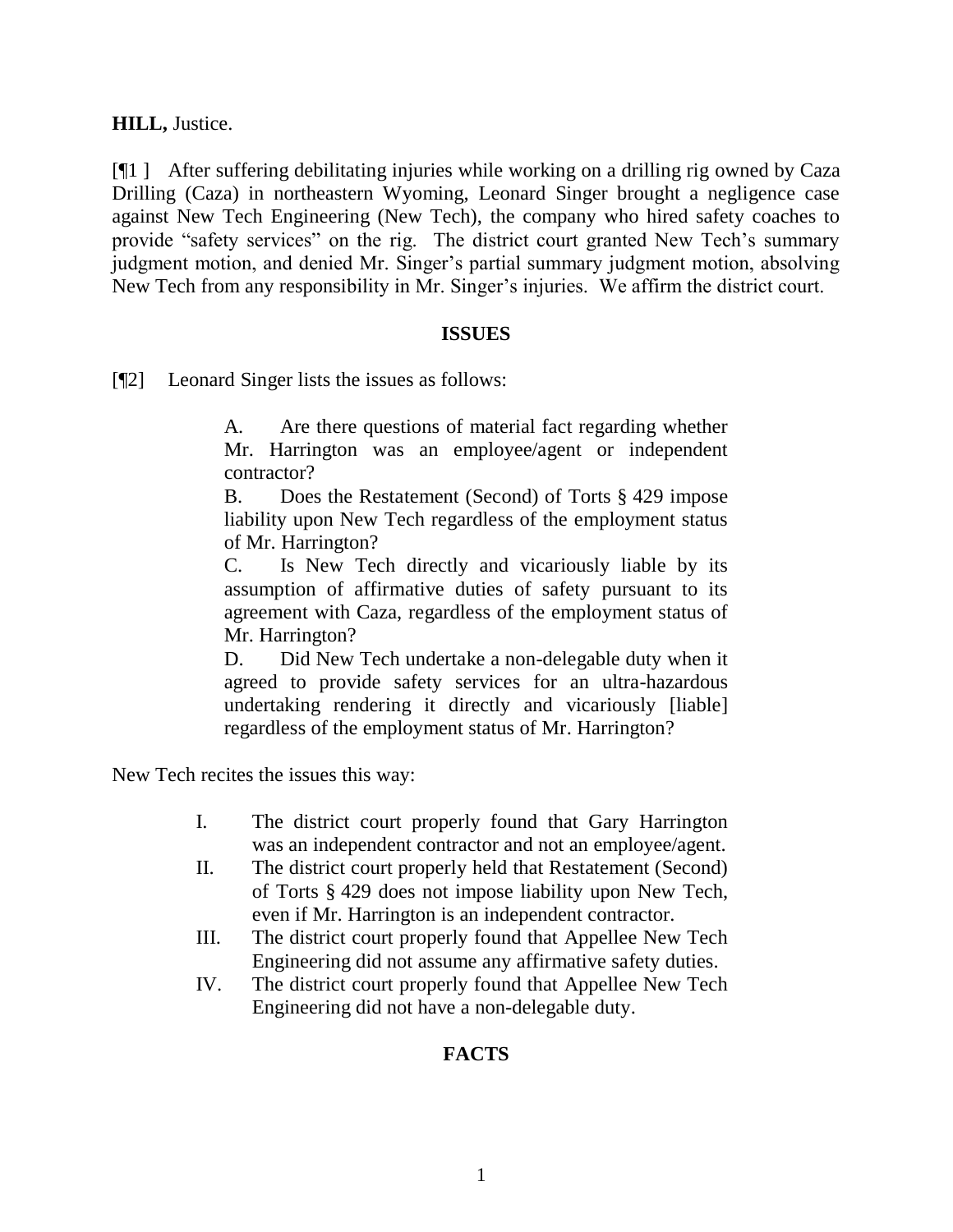[¶3] In 2002, it was Caza's practice to have safety coaches on rig sites. Customers of Caza wanted the coaches present and, wanting to satisfy their customers, Caza made sure the coaches were a fixture on the rig. Having previously experienced problems hiring insured safety coaches, Caza decided to hire its coaches through an engineering company that would provide the coach with liability insurance. Caza also wanted to maintain control over its safety program and decided that New Tech<sup>1</sup> would facilitate both wishes. New Tech was "primarily a placement service," as it provided Caza with three names of safety coaches, and Caza decided which person to hire.

[ $[$ 4] From the choices given to Caza by New Tech, Caza hired Gary Harrington<sup>2</sup> as its safety coach. The chain of command is not altogether clear, but Harrington believed that he worked under Caza's Health, Safety and Environmental Director, Harry Olds, although Olds believed Harrington supervised "himself." Nevertheless, Harrington received his orders and directions from Caza employees and reported to Caza supervisors. Caza decided where the safety coaches worked on a day-to-day basis and had the power to terminate the safety coaches. Although Harrington "checked in" with New Tech only every six to eight weeks, he received his paycheck through New Tech and was provided liability insurance by New Tech. Caza, however, retained the right to terminate the safety coaches by calling New Tech and requesting a new safety coach. New Tech would never terminate a safety coach; they would simply refrain from using that individual's services again.

[¶5] Harrington was on duty during Leonard Singer's shift on the Natrona County drilling rig on July 27, 2002. Singer, who was a Caza employee, was injured and rendered totally disabled while working on the rig. Singer filed suit against New Tech alleging that New Tech's actions (and inactions) contributed to his injuries. New Tech asserted that it had neither direct nor vicarious liability for Singer's injuries because it engaged Harrington as an "independent contractor" to perform the safety duties assigned to him by Caza. The district court agreed and granted New Tech's motion for summary judgment. The court also denied Singer's partial summary judgment motion, absolving New Tech from any responsibility by application of the independent contractor rule and rejection of any exceptions to the rule.

 $\overline{a}$ 

<sup>&</sup>lt;sup>1</sup> New Tech is a multi-functioning company comprised of different divisions – we note that the parties differ as to whether the proper party is New Tech Engineering or New Tech Safety. The district court reserved that issue for determination, but because it did not bear on the issues here, we will refer to the Appellee as "New Tech."

 $2$  Harrington worked full-time, and exclusively, on rigs run by Caza for the entire period of time he was associated with New Tech. New Tech hired Harrington after he responded to a newspaper ad while employed by an insurance company. Harrington left his job with the insurance company when he was hired by New Tech.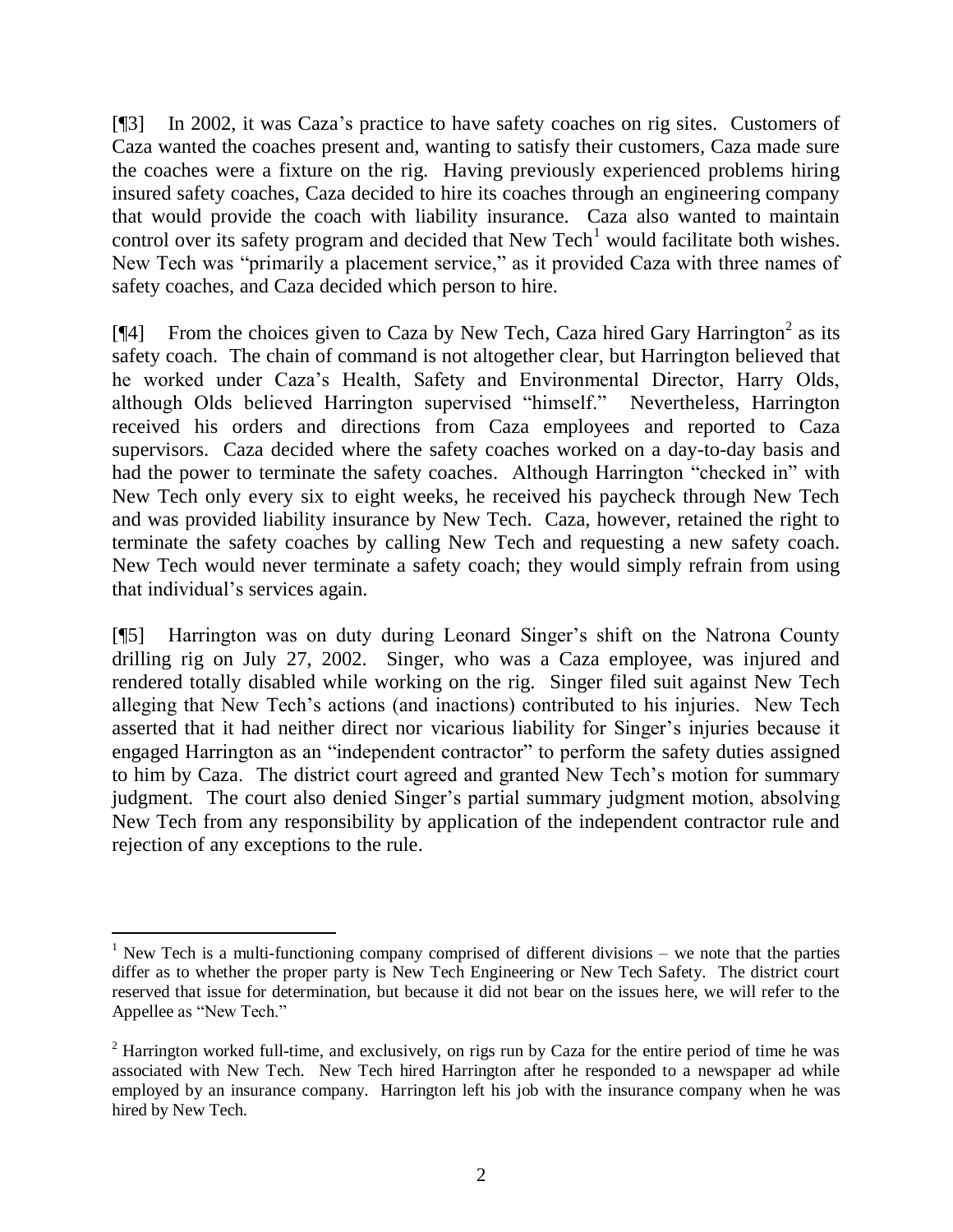[¶6] On appeal, Singer contends that Harrington was an employee/agent of New Tech and not an independent contractor. Furthermore, he argues that regardless of the employment status of Harrington, New Tech is liable under the Restatement (Second) of Torts § 429, and also because New Tech assumed affirmative duties of safety. Finally, Singer argues that New Tech undertook a non-delegable duty by "agreeing to provide safety services."

## **DISCUSSION**

### **ISSUE I**

[¶7] Singer's first argument on appeal is that there are genuine issues of material fact regarding whether Harrington was an employee/agent of New Tech or an independent contractor. The district court determined that Harrington was an independent contractor. New Tech agrees with the district court's assessment and encourages this Court to affirm the summary judgment motion.

[¶8] We evaluate the propriety of a summary judgment by employing the same standards and using the same materials as the district court. *Cook v. Shoshone First Bank*, 2006 WY 13, ¶ 11, 126 P.3d 886, 889 (Wyo. 2006). Thus, our review is plenary. *Birt v. Wells Fargo Home Mortg., Inc*., 2003 WY 102, ¶ 7, 75 P.3d 640, 647 (Wyo. 2003).

> Wyo. R. Civ. P. 56 governs summary judgments. A summary judgment is appropriate when there are no genuine issues of material fact and the moving party is entitled to judgment as a matter of law. W.R.C.P. 56(c). When reviewing a summary judgment, we consider the record in the perspective most favorable to the party opposing the motion and give that party the benefit of all favorable inferences which may be fairly drawn from the record. We review questions of law *de novo* without giving any deference to the district court's determinations.

*Loredo v. Solvay Am., Inc.,* 2009 WY 93, ¶ 10, 212 P.3d 614, 618 (Wyo. 2009) (quoting *[Cathcart v. State Farm Mut.](http://www.lexis.com/research/buttonTFLink?_m=3ea18105f4351735305d344125027eb8&_xfercite=%3ccite%20cc%3d%22USA%22%3e%3c%21%5bCDATA%5b2009%20WY%2093%5d%5d%3e%3c%2fcite%3e&_butType=3&_butStat=2&_butNum=40&_butInline=1&_butinfo=%3ccite%20cc%3d%22USA%22%3e%3c%21%5bCDATA%5b2005%20WY%20154%5d%5d%3e%3c%2fcite%3e&_fmtstr=FULL&docnum=1&_startdoc=1&wchp=dGLbVtz-zSkAW&_md5=8aaf3b52df7e4e0ecd7e9387818df588) Auto. Ins. Co*., 2005 WY 154, ¶ 11, 123 P.3d 579, 586 [\(Wyo.](http://www.lexis.com/research/buttonTFLink?_m=3ea18105f4351735305d344125027eb8&_xfercite=%3ccite%20cc%3d%22USA%22%3e%3c%21%5bCDATA%5b2009%20WY%2093%5d%5d%3e%3c%2fcite%3e&_butType=3&_butStat=2&_butNum=40&_butInline=1&_butinfo=%3ccite%20cc%3d%22USA%22%3e%3c%21%5bCDATA%5b2005%20WY%20154%5d%5d%3e%3c%2fcite%3e&_fmtstr=FULL&docnum=1&_startdoc=1&wchp=dGLbVtz-zSkAW&_md5=8aaf3b52df7e4e0ecd7e9387818df588) 2005)).

> "A genuine issue of material fact exists when a disputed fact, if it were proven, would establish or refute an essential element of a cause of action or a defense that the parties have asserted." *Christensen v. Carbon County*, 2004 WY 135, ¶ 8, 100 P.3d 411, 413 (Wyo. 2004)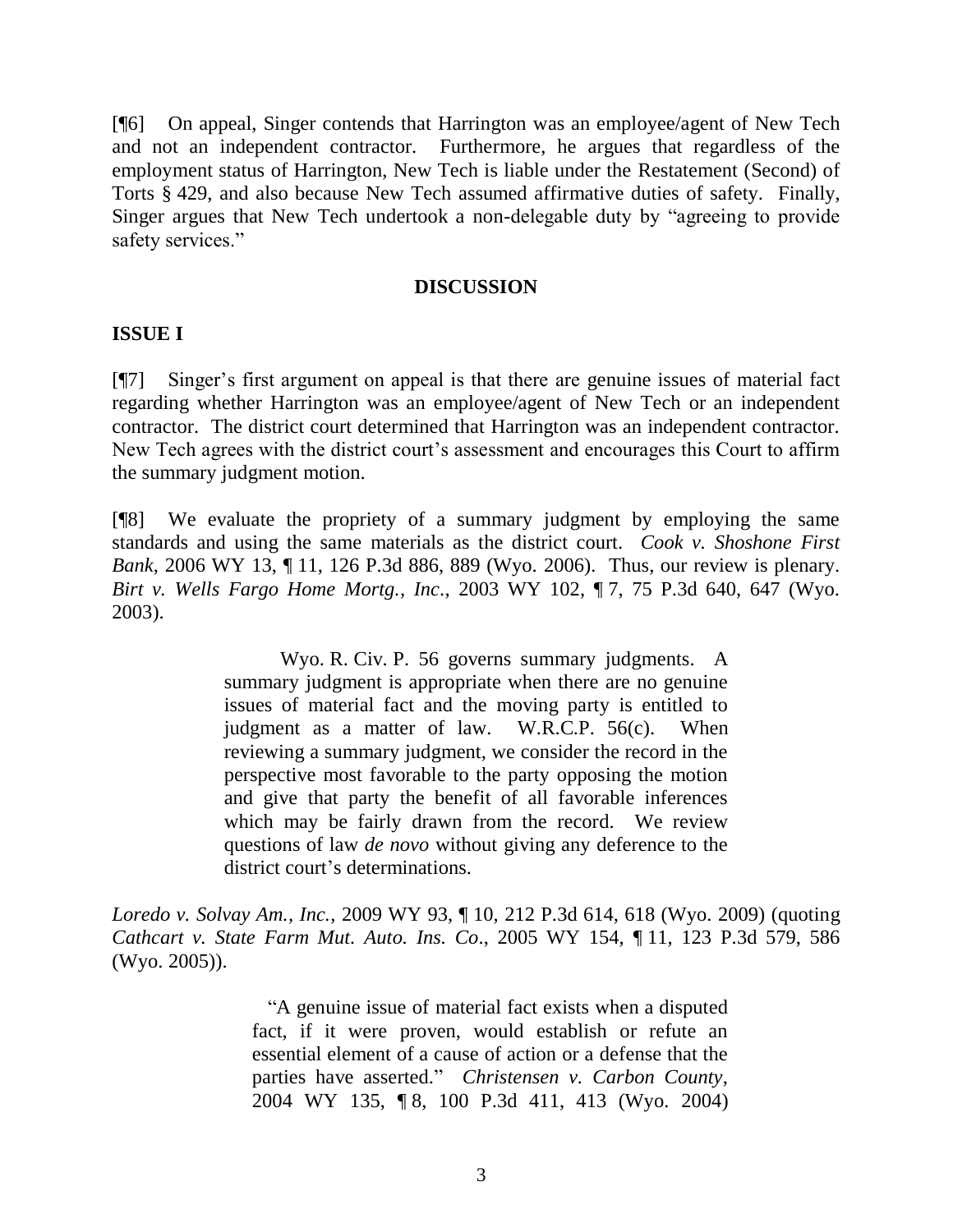(quoting *Metz Beverage Co. v. Wyoming Beverages, Inc*., 2002 WY 21, P 9, 39 P.3d 1051, 1055 (Wyo. 2002)). The party requesting a summary judgment bears the initial burden of establishing a prima facie case for summary judgment. If he carries his burden, "the party who is opposing the motion for summary judgment must present specific facts to demonstrate that a genuine issue of material fact exists." *Id*. We have explained the duties of the party opposing a motion for summary judgment as follows:

"After a movant has adequately supported the motion for summary judgment, the opposing party must come forward with competent evidence admissible at trial showing there are genuine issues of material fact. The opposing party must affirmatively set forth material, specific facts in opposition to a motion for summary judgment, and cannot rely only upon allegations and pleadings …, and conclusory statements or mere opinions are insufficient to satisfy the opposing party's burden."

 The evidence opposing a prima facie case on a motion for summary judgment "must be competent and admissible, lest the rule permitting summary judgments be entirely eviscerated by plaintiffs proceeding to trial on the basis of mere conjecture or wishful speculation." Speculation, conjecture, the suggestion of a possibility, guesses, or even probability, are insufficient to establish an issue of material fact. *Cook*, ¶ 12, 126 P.3d at 890, quoting *Jones v. Schabron*, 2005 WY 65, PP 9-11, 113 P.3d 34, 37 (Wyo. 2005).

*Hatton v. Energy Elec. Co*., 2006 WY 151, ¶¶ 8-9, 148 P.3d 8, 12-13 (Wyo. 2006).

*Loredo*, ¶ 10, 212 P.3d at 618-19.

[¶9] With regard to determining whether an individual is an employee or independent contractor, we have previously stated that:

> The overriding consideration in distinguishing between master-servant relationships and employer-independent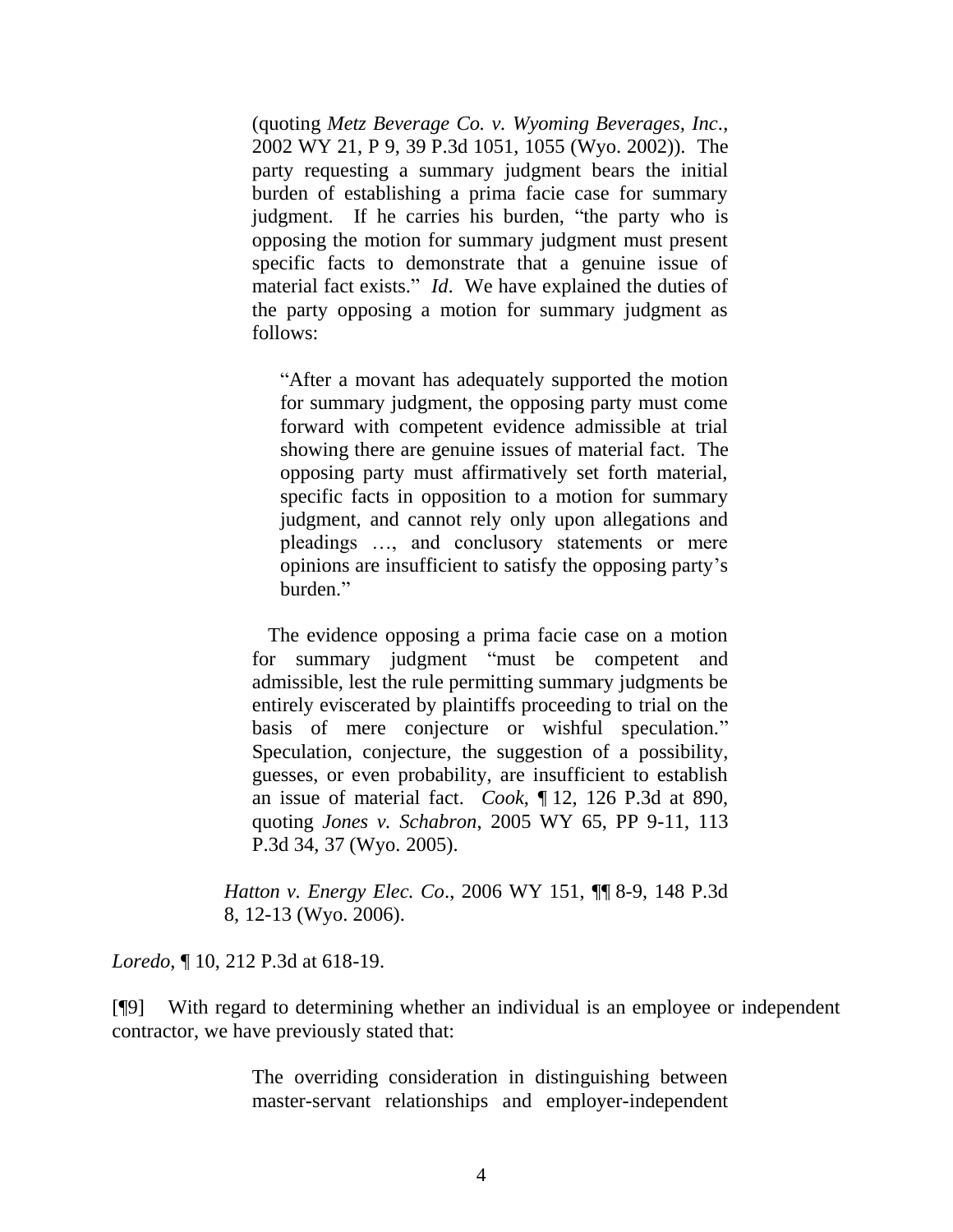contractor relationships is the employer's right to control the means and manner of the work. See, e.g., *[Stratman v.](http://www.lexis.com/research/buttonTFLink?_m=b8964d5ec269f47f1ca961c69dc9f8ba&_xfercite=%3ccite%20cc%3d%22USA%22%3e%3c%21%5bCDATA%5b2008%20WY%2040%5d%5d%3e%3c%2fcite%3e&_butType=3&_butStat=2&_butNum=79&_butInline=1&_butinfo=%3ccite%20cc%3d%22USA%22%3e%3c%21%5bCDATA%5b760%20P.2d%20974%2c%20980%5d%5d%3e%3c%2fcite%3e&_fmtstr=FULL&docnum=2&_startdoc=1&wchp=dGLbVtz-zSkAW&_md5=18f76be169ade20179e07b973701a4e4)  Admiral Beverage Corp.*[, 760 P.2d 974, 980 \(Wyo. 1988\);](http://www.lexis.com/research/buttonTFLink?_m=b8964d5ec269f47f1ca961c69dc9f8ba&_xfercite=%3ccite%20cc%3d%22USA%22%3e%3c%21%5bCDATA%5b2008%20WY%2040%5d%5d%3e%3c%2fcite%3e&_butType=3&_butStat=2&_butNum=79&_butInline=1&_butinfo=%3ccite%20cc%3d%22USA%22%3e%3c%21%5bCDATA%5b760%20P.2d%20974%2c%20980%5d%5d%3e%3c%2fcite%3e&_fmtstr=FULL&docnum=2&_startdoc=1&wchp=dGLbVtz-zSkAW&_md5=18f76be169ade20179e07b973701a4e4) *Cline [v. State, Dep't. of Family Services](http://www.lexis.com/research/buttonTFLink?_m=b8964d5ec269f47f1ca961c69dc9f8ba&_xfercite=%3ccite%20cc%3d%22USA%22%3e%3c%21%5bCDATA%5b2008%20WY%2040%5d%5d%3e%3c%2fcite%3e&_butType=3&_butStat=2&_butNum=80&_butInline=1&_butinfo=%3ccite%20cc%3d%22USA%22%3e%3c%21%5bCDATA%5b927%20P.2d%20261%2c%20263%5d%5d%3e%3c%2fcite%3e&_fmtstr=FULL&docnum=2&_startdoc=1&wchp=dGLbVtz-zSkAW&_md5=fe3c339f2e10bd392ac7e9e4fbaffb14)*, 927 P.2d 261, [263 \(Wyo. 1996\);](http://www.lexis.com/research/buttonTFLink?_m=b8964d5ec269f47f1ca961c69dc9f8ba&_xfercite=%3ccite%20cc%3d%22USA%22%3e%3c%21%5bCDATA%5b2008%20WY%2040%5d%5d%3e%3c%2fcite%3e&_butType=3&_butStat=2&_butNum=80&_butInline=1&_butinfo=%3ccite%20cc%3d%22USA%22%3e%3c%21%5bCDATA%5b927%20P.2d%20261%2c%20263%5d%5d%3e%3c%2fcite%3e&_fmtstr=FULL&docnum=2&_startdoc=1&wchp=dGLbVtz-zSkAW&_md5=fe3c339f2e10bd392ac7e9e4fbaffb14) *[Noonan v. Texaco, Inc.](http://www.lexis.com/research/buttonTFLink?_m=b8964d5ec269f47f1ca961c69dc9f8ba&_xfercite=%3ccite%20cc%3d%22USA%22%3e%3c%21%5bCDATA%5b2008%20WY%2040%5d%5d%3e%3c%2fcite%3e&_butType=3&_butStat=2&_butNum=81&_butInline=1&_butinfo=%3ccite%20cc%3d%22USA%22%3e%3c%21%5bCDATA%5b713%20P.2d%20160%2c%20164%5d%5d%3e%3c%2fcite%3e&_fmtstr=FULL&docnum=2&_startdoc=1&wchp=dGLbVtz-zSkAW&_md5=e56f84789894807a879c22bf028fbd80)*, 713 P.2d 160, [164 \(Wyo. 1986\).](http://www.lexis.com/research/buttonTFLink?_m=b8964d5ec269f47f1ca961c69dc9f8ba&_xfercite=%3ccite%20cc%3d%22USA%22%3e%3c%21%5bCDATA%5b2008%20WY%2040%5d%5d%3e%3c%2fcite%3e&_butType=3&_butStat=2&_butNum=81&_butInline=1&_butinfo=%3ccite%20cc%3d%22USA%22%3e%3c%21%5bCDATA%5b713%20P.2d%20160%2c%20164%5d%5d%3e%3c%2fcite%3e&_fmtstr=FULL&docnum=2&_startdoc=1&wchp=dGLbVtz-zSkAW&_md5=e56f84789894807a879c22bf028fbd80)

Such a right to control is a prerequisite of the masterservant relationship. Conversely, the absence of such a right of control is a prerequisite of an independent contractor relationship. Master-servant and independent contractor are thus opposite sides of the same coin; one cannot be both at the same time with respect to the same activity; the one necessarily negatives the other, each depending on opposite answers to the same right of control inquiry.

*Coates v. Anderson*, 2004 WY 11, ¶ 7, 84 P.3d 953, 957 (Wyo. 2004). When a worker is an independent contractor, the employer is typically interested only in the results of the work and does not direct the details of . . . how the work is performed. *Noonan*, 713 P.2d at 166; *Natural Gas Processing Co. v. Hull*, 886 P.2d 1181, 1186 (Wyo. 1994).

When an express contract exists between the parties, it is important evidence in defining the relationship, although it is not conclusive of the issue. *Coates*, ¶ 14; *Noonan*, 713 P.2d at 164. Other factors which are important to the determination include: the method of payment, the right to terminate the relationship without incurring liability, the furnishing of tools and equipment, the scope of the work, and the control of the premises where the work is to be done. *Stratman*[, 760 P.2d at 980;](http://www.lexis.com/research/buttonTFLink?_m=b8964d5ec269f47f1ca961c69dc9f8ba&_xfercite=%3ccite%20cc%3d%22USA%22%3e%3c%21%5bCDATA%5b2008%20WY%2040%5d%5d%3e%3c%2fcite%3e&_butType=3&_butStat=2&_butNum=88&_butInline=1&_butinfo=%3ccite%20cc%3d%22USA%22%3e%3c%21%5bCDATA%5b760%20P.2d%20974%2c%20980%5d%5d%3e%3c%2fcite%3e&_fmtstr=FULL&docnum=2&_startdoc=1&wchp=dGLbVtz-zSkAW&_md5=0b6edeb5218391256f52f3d441a695f1) *[Combined](http://www.lexis.com/research/buttonTFLink?_m=b8964d5ec269f47f1ca961c69dc9f8ba&_xfercite=%3ccite%20cc%3d%22USA%22%3e%3c%21%5bCDATA%5b2008%20WY%2040%5d%5d%3e%3c%2fcite%3e&_butType=3&_butStat=2&_butNum=89&_butInline=1&_butinfo=%3ccite%20cc%3d%22USA%22%3e%3c%21%5bCDATA%5b584%20P.2d%201034%2c%201043%5d%5d%3e%3c%2fcite%3e&_fmtstr=FULL&docnum=2&_startdoc=1&wchp=dGLbVtz-zSkAW&_md5=d9064757ce3b7411c849245b253b7cd3)  Insurance*[, 584 P.2d at 1043.](http://www.lexis.com/research/buttonTFLink?_m=b8964d5ec269f47f1ca961c69dc9f8ba&_xfercite=%3ccite%20cc%3d%22USA%22%3e%3c%21%5bCDATA%5b2008%20WY%2040%5d%5d%3e%3c%2fcite%3e&_butType=3&_butStat=2&_butNum=89&_butInline=1&_butinfo=%3ccite%20cc%3d%22USA%22%3e%3c%21%5bCDATA%5b584%20P.2d%201034%2c%201043%5d%5d%3e%3c%2fcite%3e&_fmtstr=FULL&docnum=2&_startdoc=1&wchp=dGLbVtz-zSkAW&_md5=d9064757ce3b7411c849245b253b7cd3) Another factor to be considered is whether the worker devotes all of his efforts to the position or if he also performs work for others. *Id.*

With regard to the "method of payment" criterion, an independent contractor usually determines the price of his services and bills for his services on a regular basis. *Noonan*[, 713 P.2d at 166,](http://www.lexis.com/research/buttonTFLink?_m=b8964d5ec269f47f1ca961c69dc9f8ba&_xfercite=%3ccite%20cc%3d%22USA%22%3e%3c%21%5bCDATA%5b2008%20WY%2040%5d%5d%3e%3c%2fcite%3e&_butType=3&_butStat=2&_butNum=91&_butInline=1&_butinfo=%3ccite%20cc%3d%22USA%22%3e%3c%21%5bCDATA%5b713%20P.2d%20160%2c%20166%5d%5d%3e%3c%2fcite%3e&_fmtstr=FULL&docnum=2&_startdoc=1&wchp=dGLbVtz-zSkAW&_md5=bc99549fed013497ce2e5bef689e6ae4) citing *Simpson*[, 770 F.2d at](http://www.lexis.com/research/buttonTFLink?_m=b8964d5ec269f47f1ca961c69dc9f8ba&_xfercite=%3ccite%20cc%3d%22USA%22%3e%3c%21%5bCDATA%5b2008%20WY%2040%5d%5d%3e%3c%2fcite%3e&_butType=3&_butStat=2&_butNum=92&_butInline=1&_butinfo=%3ccite%20cc%3d%22USA%22%3e%3c%21%5bCDATA%5b770%20F.2d%20499%2c%20501%5d%5d%3e%3c%2fcite%3e&_fmtstr=FULL&docnum=2&_startdoc=1&wchp=dGLbVtz-zSkAW&_md5=e2e18e4ed33bf9a67a7383e42678a997)  [501;](http://www.lexis.com/research/buttonTFLink?_m=b8964d5ec269f47f1ca961c69dc9f8ba&_xfercite=%3ccite%20cc%3d%22USA%22%3e%3c%21%5bCDATA%5b2008%20WY%2040%5d%5d%3e%3c%2fcite%3e&_butType=3&_butStat=2&_butNum=92&_butInline=1&_butinfo=%3ccite%20cc%3d%22USA%22%3e%3c%21%5bCDATA%5b770%20F.2d%20499%2c%20501%5d%5d%3e%3c%2fcite%3e&_fmtstr=FULL&docnum=2&_startdoc=1&wchp=dGLbVtz-zSkAW&_md5=e2e18e4ed33bf9a67a7383e42678a997) *[Combined Insurance](http://www.lexis.com/research/buttonTFLink?_m=b8964d5ec269f47f1ca961c69dc9f8ba&_xfercite=%3ccite%20cc%3d%22USA%22%3e%3c%21%5bCDATA%5b2008%20WY%2040%5d%5d%3e%3c%2fcite%3e&_butType=3&_butStat=2&_butNum=93&_butInline=1&_butinfo=%3ccite%20cc%3d%22USA%22%3e%3c%21%5bCDATA%5b584%20P.2d%201034%2c%201043%5d%5d%3e%3c%2fcite%3e&_fmtstr=FULL&docnum=2&_startdoc=1&wchp=dGLbVtz-zSkAW&_md5=cd132447116c8c6fe870424b1cdf8585)*, 584 P.2d at 1043. On the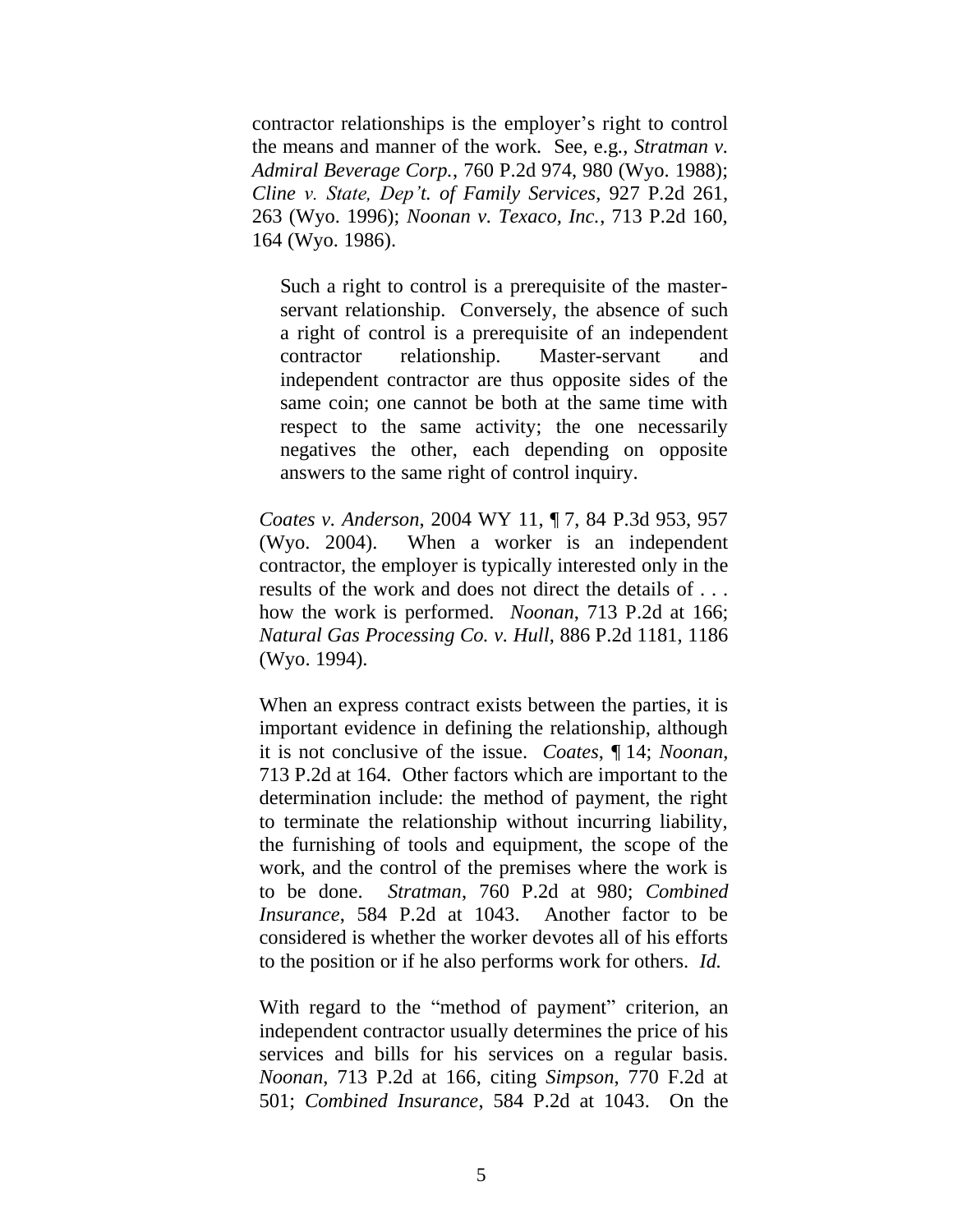other hand, when the employer determines the worker's rate of pay and takes deductions out of his paychecks for federal income taxes, Social Security, and Medicare then a master-servant relationship is indicated. *Id.* We have said that payment of workers' compensation and unemployment insurance premiums by an employer suggests that the worker is an employee rather than an independent contractor. See *In re: Claims of Naylor*, 723 P.2d 1237, 1240-41 (Wyo. 1986); *In re Reed*, 444 P.2d 329, 330 (Wyo. 1968). Similarly, when a worker is eligible to participate in benefit programs such as retirement or insurance plans, as a result of his association with the employer**,** it suggests a masterservant relationship exists. *Combined Insurance*, 584 P.2d at 1043.

*[Diamond B Svcs., Inc. v. Rohde](http://www.lexis.com/research/buttonTFLink?_m=b8964d5ec269f47f1ca961c69dc9f8ba&_xfercite=%3ccite%20cc%3d%22USA%22%3e%3c%21%5bCDATA%5b2008%20WY%2040%5d%5d%3e%3c%2fcite%3e&_butType=3&_butStat=2&_butNum=97&_butInline=1&_butinfo=%3ccite%20cc%3d%22USA%22%3e%3c%21%5bCDATA%5b2005%20WY%20130%5d%5d%3e%3c%2fcite%3e&_fmtstr=FULL&docnum=2&_startdoc=1&wchp=dGLbVtz-zSkAW&_md5=74da894380c84af75f1d7d68a52fd0e5)*, 2005 WY 130, ¶¶ 28-30, 120 [P.3d 1031, 1041-42 \(Wyo. 2005\).](http://www.lexis.com/research/buttonTFLink?_m=b8964d5ec269f47f1ca961c69dc9f8ba&_xfercite=%3ccite%20cc%3d%22USA%22%3e%3c%21%5bCDATA%5b2008%20WY%2040%5d%5d%3e%3c%2fcite%3e&_butType=3&_butStat=2&_butNum=97&_butInline=1&_butinfo=%3ccite%20cc%3d%22USA%22%3e%3c%21%5bCDATA%5b2005%20WY%20130%5d%5d%3e%3c%2fcite%3e&_fmtstr=FULL&docnum=2&_startdoc=1&wchp=dGLbVtz-zSkAW&_md5=74da894380c84af75f1d7d68a52fd0e5)

*Kruckenberg v. Ding Masters, Inc*., 2008 WY 40, ¶ 21, 180 P.3d 895, 901-902 (Wyo. 2008).

[¶10] There is ample law that says the jury or other fact finder determines a disputed issue of whether a party is an employee or an independent contractor. 41 Am. Jur. 2d *Independent Contractors* § 69 (2005 and 2009 Cum. Supp.). It is only when the evidence is susceptible to but a single inference that the Court rules as a matter of law. *Id.*

[¶11] In this instance, New Tech submitted its initial summary judgment motion contending that the facts clearly showed the safety coach (Harrington) was an independent contractor, thus relieving New Tech of any liability for Singer's injuries. The district court agreed and concluded that no genuine issue of material fact existed and that Harrington was an independent contractor:

> A review of the record show that New Tech did not direct Harrington in the performance of his duties for coaching Caza employees as to safety issues, and no genuine issue of fact exists as to whether Harrington was an independent contractor.

We agree with the district court's conclusion.

[¶12] Among Singer's arguments disputing the district court's conclusion are the following: Harrington filled out, signed, and submitted New Tech time sheets labeling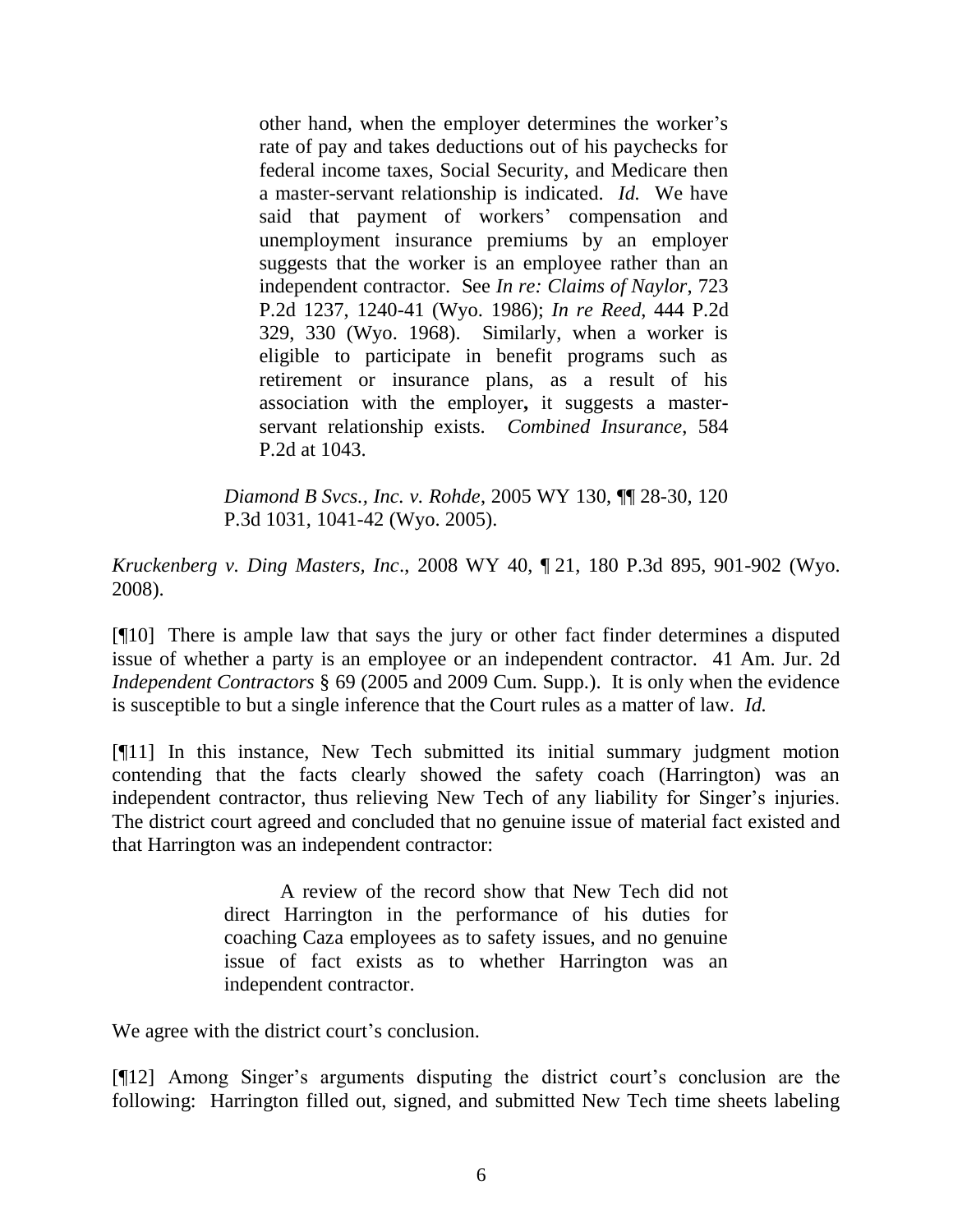him as an "employee;" New Tech had the right to hire/fire; New Tech had the right to tell Harrington where to go and what to do; New Tech told Harrington to report to the Caza rig; Harrington only worked for New Tech during the time in question; New Tech provided Harrington liability insurance; and New Tech controlled Harrington's work assignments. According to Singer, this litany of reasons warrants reversal.

[¶13] In response to Singer's catalog of items, New Tech first argues that Caza Drilling, not New Tech, had the right to control Harrington's work – in fact, it was Caza that initiated the hiring of Harrington, as Caza wanted to maintain control over its safety program at the drilling rig. Harrington worked, according to New Tech, under Caza employees and only checked in with New Tech every six to eight weeks. In fact, no contract existed between New Tech and Harrington, and the time sheets given to Harrington that listed him as an employee were actually from the wrong word processing template. Regarding the method of payment, New Tech insists that paying Harrington on a day-rate basis is an appropriate method of payment for an independent contractor whose time is the service being sold. Furthermore, New Tech insists, and the record reflects, that no benefits, including medical insurance, were provided to Harrington nor were deductions made for federal income taxes, Social Security, and Medicare. New Tech also points out that it never provided any tools to Harrington, but instead, Caza provided Harrington a truck, on-site living provisions, and on occasion, a computer. New Tech argues that Caza had the ultimate control over the selection, hiring, and firing of the safety consultants on the rig, including Harrington. Caza also had control over Harrington's schedule. Finally, New Tech points out that Harrington did not devote all of his time to New Tech but instead to Caza.

> The evidence opposing a prima facie case on a motion for summary judgment "must be competent and admissible, lest the rule permitting summary judgments be entirely eviscerated by plaintiffs proceeding to trial on the basis of mere conjecture or wishful speculation." Speculation, conjecture, the suggestion of a possibility, guesses, or even probability, are insufficient to establish an issue of material fact.

*Collings v. Lords,* 2009 WY 135, ¶ 5, 218 P.3d 654, 656 (Wyo. 2009) (internal citation omitted).

[¶14] Our chief focus regarding whether Harrington was a New Tech employee or an independent contractor is "who had the right of control." *Kruckenberg, ¶* 21, 180 P.2d at 901. The right of control is the "overriding" consideration in making this determination. In examining the extent of the employer's control over the worker in this instance, it is important to distinguish control over the means and manner of the work from control over the end product of the work to be performed. *Diamond B Services, Inc., v. Rohde,*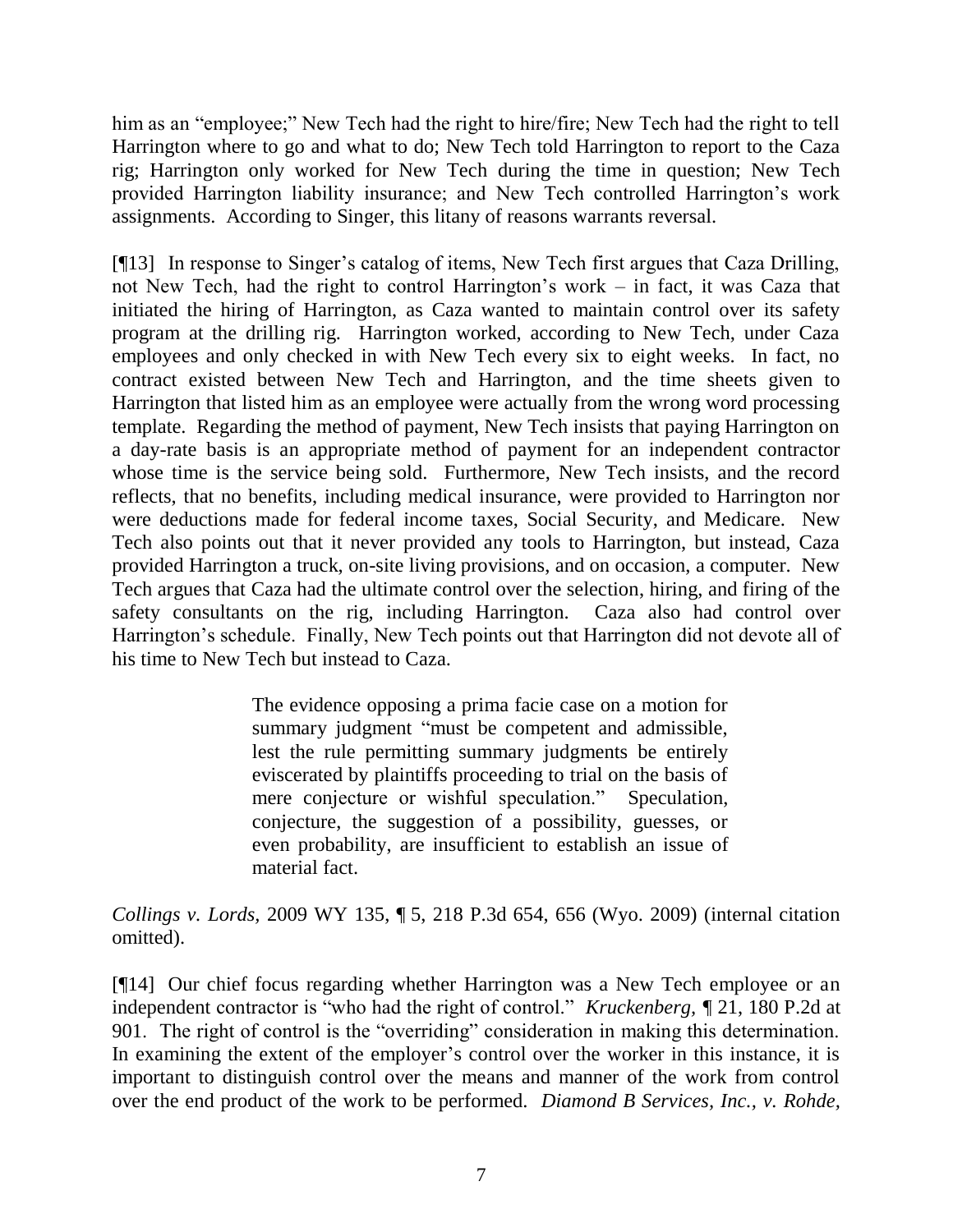*¶* 28, 2005 130, 120 P.3d 1031, 1041 (Wyo. 2005). An independent contractor is one who, in the course of an independent occupation or employment, undertakes work subject to the will or control of the person for whom the work is done **only as to the result of the work and not as to the methods or means used***. Id.*, *¶* 27, 120 P.3d, 1041. When a worker is an independent contractor, the employer is typically interested only in the results of the work and does not direct the details of how the work is performed.

[¶15] While New Tech did exercise some control over sending Harrington to Caza, they did not provide him with training, never supervised him on the rig, nor did they provide him with any instruction materials. In fact, once New Tech sent Harrington to Caza, the relationship between him and New Tech could be described as nominal. The fact that New Tech had a hand in developing the relationship between Harrington and Caza does not evidence control over the means and methods used in performing the work done on the actual rig. New Tech did not exercise control over the manner in which Harrington conducted his job, day in and day out at Caza. Our review of the record on appeal shows a distinct lack of evidence of right to control by New Tech over Harrington – there was no "controlling or pervasive role" over Harrington's work by New Tech. See *Hjelle v. Mid-State Consultants, Inc.,* 394 F.3d 873, 879 (10<sup>th</sup> Cir. 2005). In fact, the record shows instead that Caza had control over the means and manner of Harrington's work. He worked under Caza employee Harry Olds, from whom he would receive orders, and to whom he would report. Ultimately, Harrington's employment was at the discretion of Caza.

[¶16] The remaining factors to be considered also indicate that Harrington was an independent contractor rather than an employee**.** New Tech never provided any tools or equipment to Harrington. Rather, Caza provided Harrington a truck, an on-site trailer to live in and, on occasion, a computer. The only thing provided by New Tech to Harrington so that he could complete his work was liability insurance, which was specifically purchased and designed to cover independent contractors. Such insurance was "industry standard" for any company placing independent consultants. In addition, although Harrington was paid through New Tech, he was paid on a daily rate, indicating he was being paid by New Tech for his services rather than his time and, moreover, New Tech did not deduct taxes, Medicare, or Social Security from these payments. See *Fox Park Timber Co. v. Baker,* 84 P.2d 736 (Wyo. 1938). Furthermore, New Tech actually **classified** Harrington as an independent contractor in issuing him an IRS Form 1099 for non-employee compensation.

[¶17] Regarding the right to hire and fire, the record shows that Caza had the ultimate decision over who it selected as its safety consultants. In fact, Caza employee Harry Olds conducted "semiformal" interviews to determine who was the best fit for the job on the rigs. Harrington only checked in with New Tech every six to eight weeks, indicating a distinct lack of the "employer/employee" hierarchy. Singer argues that because Harrington devoted all of his time to New Tech, he must have been their employee.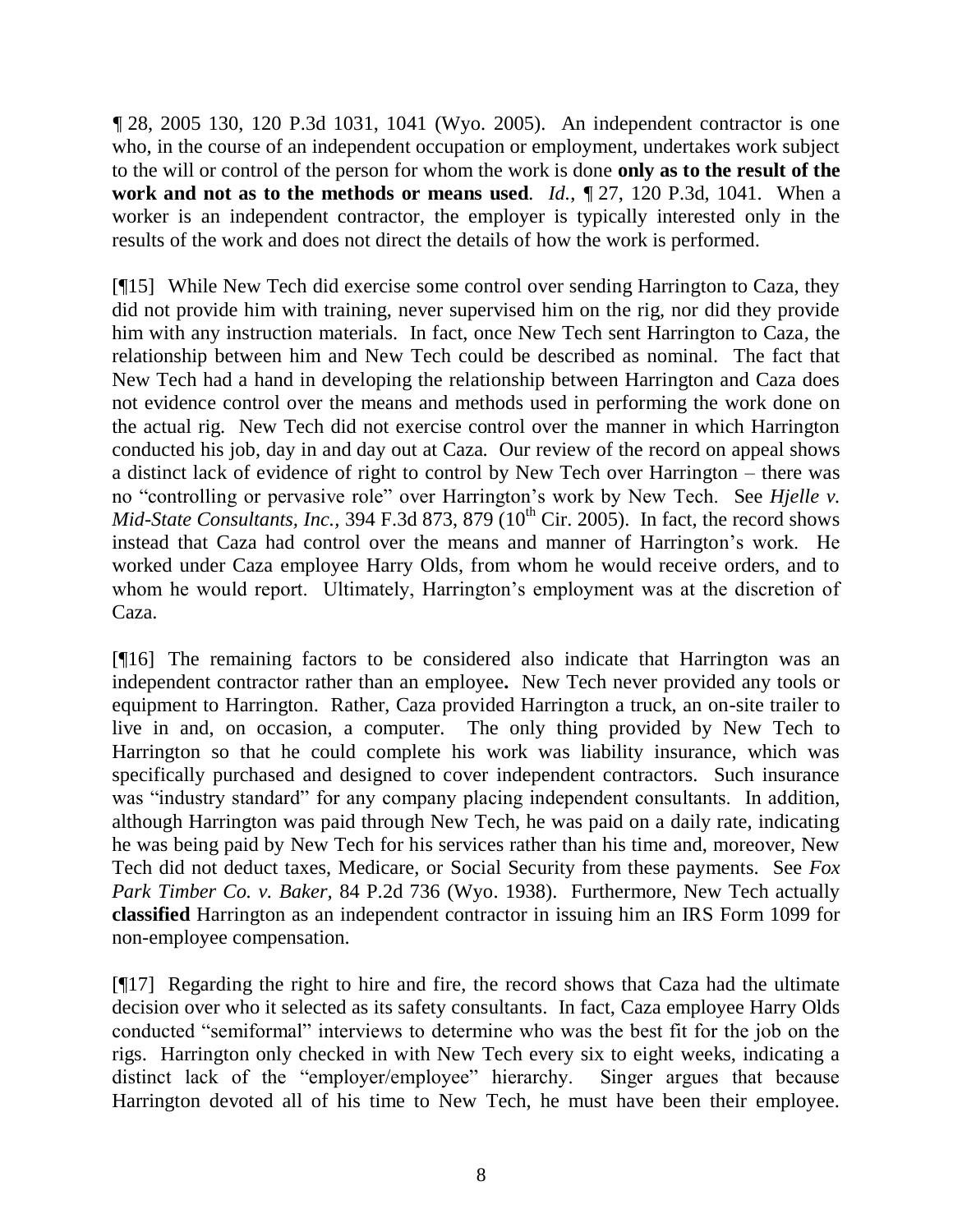Actually, from our review of the record, Harrington devoted all of his time to Caza during the time in question. In fact, he testified that if New Tech had called and directed him to report to another rig in Colorado, he most likely would not have done so because he was obligated to Caza.

[¶18] We are able to conclude after our thorough review of the record that Harrington was an independent contractor of New Tech, even when viewing the evidence in the light most favorable to Singer. Harrington was not a full-time employee of New Tech. We conclude that the district court did not err in its grant of summary judgment to New Tech.

# **ISSUE II**

[¶19] Regardless of Harrington's employment status – that is, whether he is classified as an employee of New Tech or an independent contractor – Singer argues in his second issue that the Restatement (Second) of Torts § 429 imposes liability on New Tech. Specifically, Singer argues that because Caza relied on New Tech to supply "safety services," New Tech is liable to Singer. New Tech disagrees, and contends that the Restatement is inapplicable in this instance anyway, as this Court has only adopted it in regard to medical malpractice cases.

[¶20] The Restatement (Second) of Torts § 429 (1965) reads as follows:

# **§ 429. Negligence in Doing Work Which is Accepted in Reliance on the Employer's Doing the Work Himself.**

One who employs an independent contractor to perform services for another which are accepted in the reasonable belief that the services are being rendered by the employer or by his servants, is subject to liability for physical harm caused by the negligence of the contractor in supplying such services, to the same extent as though the employer were supplying them himself or by his servants.

[¶21] The Restatement §§ 409-429 addresses the liability of a principal or employer for injuries caused by an independent contractor. Section 409 reads as follows: "…[T]he employer of an independent contractor is not liable for physical harm caused to another by an act or omission of the contractor or his servants." The remaining sections address exceptions to this general rule.

[¶22] Here, we are faced with determining whether or not the application of the Restatement § 429 is appropriate in this instance. "Generally, the employer of an independent contractor is not liable for physical harm caused to another by an act or omission of the contractor or his servants." *Franks v. Indep. Prod. Co., Inc.*, 2004 WY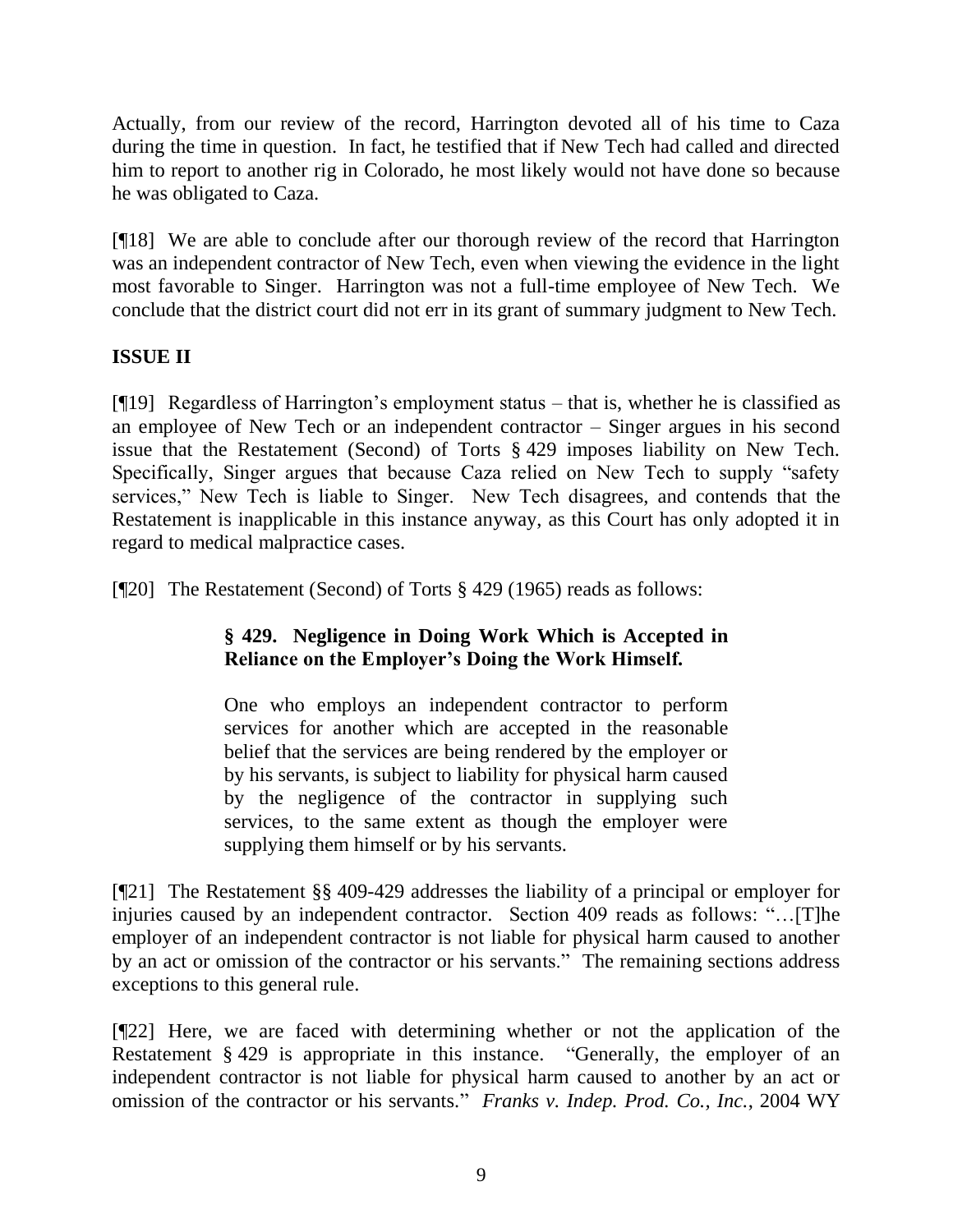97*,* ¶ 10, 96 P.3d 484, 490 (citing *Hittel v. WOTCO, Inc.*, 996 P.2d 673, 676 (Wyo. 2000) (citing Restatement (Second) of Torts, §§ 409 (1965)).

[¶23] This Court has discussed the Restatement § 429 only once before in *Sharsmith v. Hill*, 764 P.2d 667, 672 (Wyo. 1988), a medical malpractice action. Research shows that § 429 is typically applied in the medical context. That said, it is applicable in other circumstances. See *Mudgett v. Marshall*, 574 A.2d 867, 870 (Maine 1990); *Christensen v. Sears, Roebuck and Co.,* 565 N.E.2d 1103, 1107-1108 (Indiana Court of Appeals 1991); *Faughnan v. Big Apple Car Service,* 828 F.Supp. 155, 163 (E.D.N.Y. 1993).

[¶24] In this case, the district court stated:

In order to establish apparent authority in this case [relative to § 429], Singer would have to show both that New Tech, in its communications to Caza, conveyed and intended to convey that New Tech, through Harrington, was providing safety services for Caza, *and* that Caza acted in reliance on such a reasonable, but falsely created, impression to that effect. That showing does not exist in this record.

[¶25] The court concluded that Caza did not rely on New Tech for safety services; it relied on the coaches for these services. Caza relied on New Tech only to provide names, from which Caza would select a coach. The record reflects that the district court's conclusion was correct. Although Singer bases his argument on the premise that Harry Olds stated in his deposition that Caza "relied" on New Tech to make sure the Caza safety program was being followed, the overriding facts show that Caza's only "reliance" on New Tech was to provide names of safety coaches. Accordingly, New Tech is not liable under Restatement § 429.

## **ISSUE III**

[¶26] In his third argument on appeal, Singer contends that New Tech entered into an oral contract with Caza to provide safety services. According to Singer, because New Tech hired Harrington to provide safety services, New Tech is vicariously liable to Singer for Harrington's alleged negligence because New Tech essentially assumed affirmative safety duties under the contract with Caza.

> Generally, the employer of an independent contractor is not liable for physical harm caused to another by an act or omission of the contractor or his servants. *Hittel v. WOTCO, Inc.,* 996 P.2d 673, 676 (Wyo. 2000) (citing *Restatement (Second) of Torts* § 409 (1965)); *Hill v. Pacific Power & Light Co.,* 765 P.2d 1348, 1349 (Wyo. 1988); *see also,*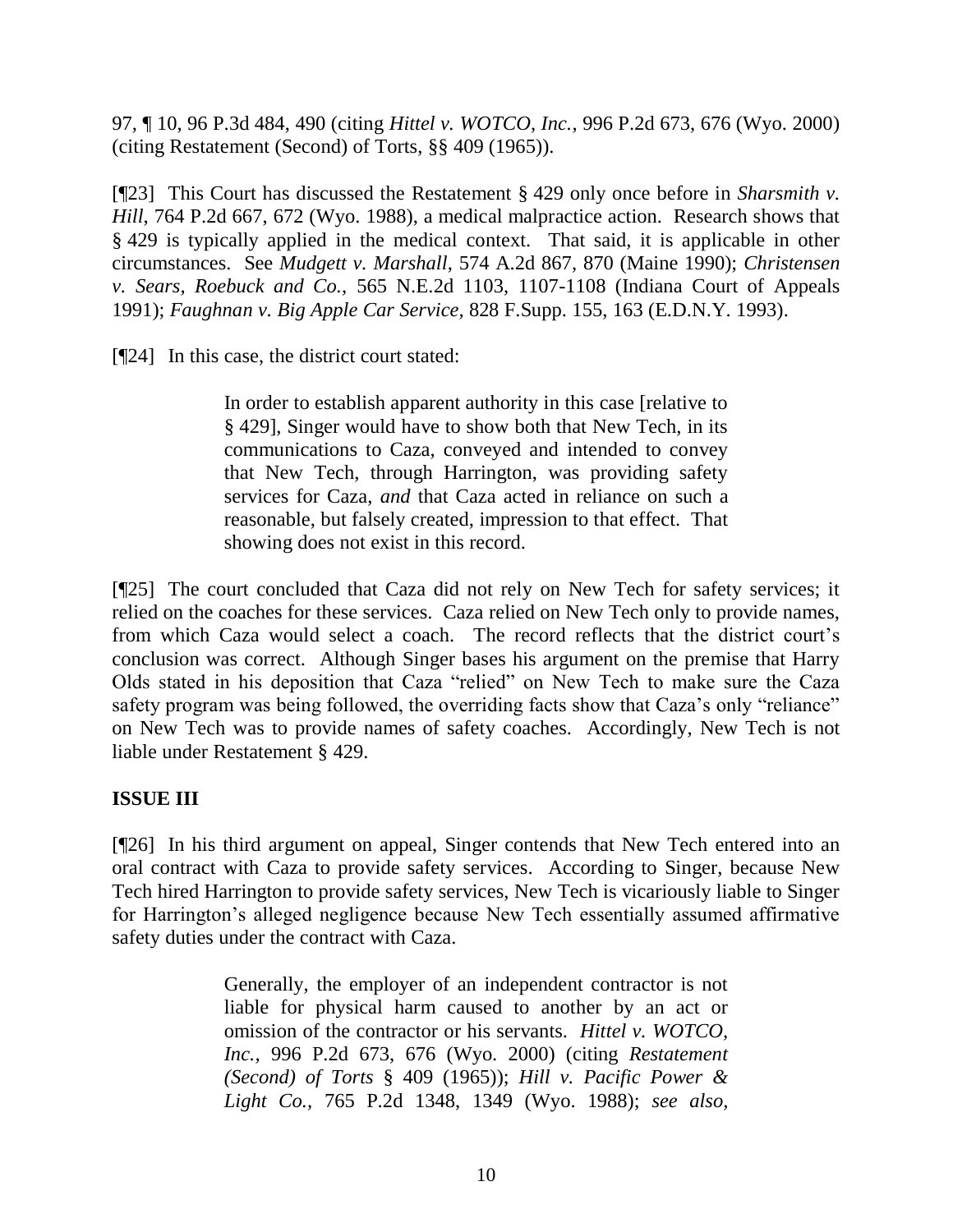*Noonan,* 713 P.2d at 164-67. Two limited exceptions to nonliability have been recognized in our previous decisions: (1) workplace owner/employer (owner) exercises controlling and pervasive role over the independent contractor's work; or (2) **owner assumes affirmative safety duties**. *Hittel,* 996 P.2d at 676; *Jones v. Chevron,* 718 P.2d 890, 896 (Wyo. 1986). The first exception does not apply unless the employer (owner) has the right to control the details of the work. *Noonan,* 713 P.2d at 164. "The owner may retain a broad general power of supervision and control as to the results of the work so as to insure satisfactory performance of the independent contract -- including the right to inspect, the right to stop the work, the right to make suggestions or recommendations as to details of the work, the right to prescribe alterations or deviations in the work -- without changing the relationship from that of owner and independent contractor or the duties arising from that relationship." *Id.* at 165. We have reaffirmed this rule in *Stockwell v. Parker Drilling Co., Inc.*, 733 P.2d 1029 (Wyo. 1987), and *Ramsey v. Pacific Power & Light,* 792 P.2d 1385, 1388 (Wyo. 1990).

*Franks*, 10, 96 P.3d at 490 (emphasis added). This Court has also stated:

[A]n employer "who retains the right to direct the manner of an independent contractor's performance or assumes affirmative duties with respect to safety owes a duty of reasonable care to an employee of the independent contractor even if the employee is injured doing the very work the contractor was hired to perform." *Jones* [*v. Chevron U.S.A., Inc.*, 718 P.2d 890, 896 (Wyo. 1986)]. In order for there to be a demonstration of the employer's "assumption of affirmative duties with respect to safety there must be "such a retention of a right of supervision that the contractor is not entirely free to do the work his own way." *Stockwell v. Parker Drilling Co., Inc*., 733 P.2d 1029, 1033 (Wyo. 1987) (*quoting Restatement (Second) of Torts* § 414, cmt. c (1965)). Where, for example, the owner of the work site requires safe equipment and workmanship or even disciplines employees for unsafe practices but does not direct the method of the contractor's work performance, it does not retain sufficient control over the details of safety to render it liable. *Jones*, 718 P.2d at 896; *Noonan v. Texaco, Inc.*, 713 P.2d 160, 167 (Wyo. 1986). "It is not enough that [the work site owner] has merely a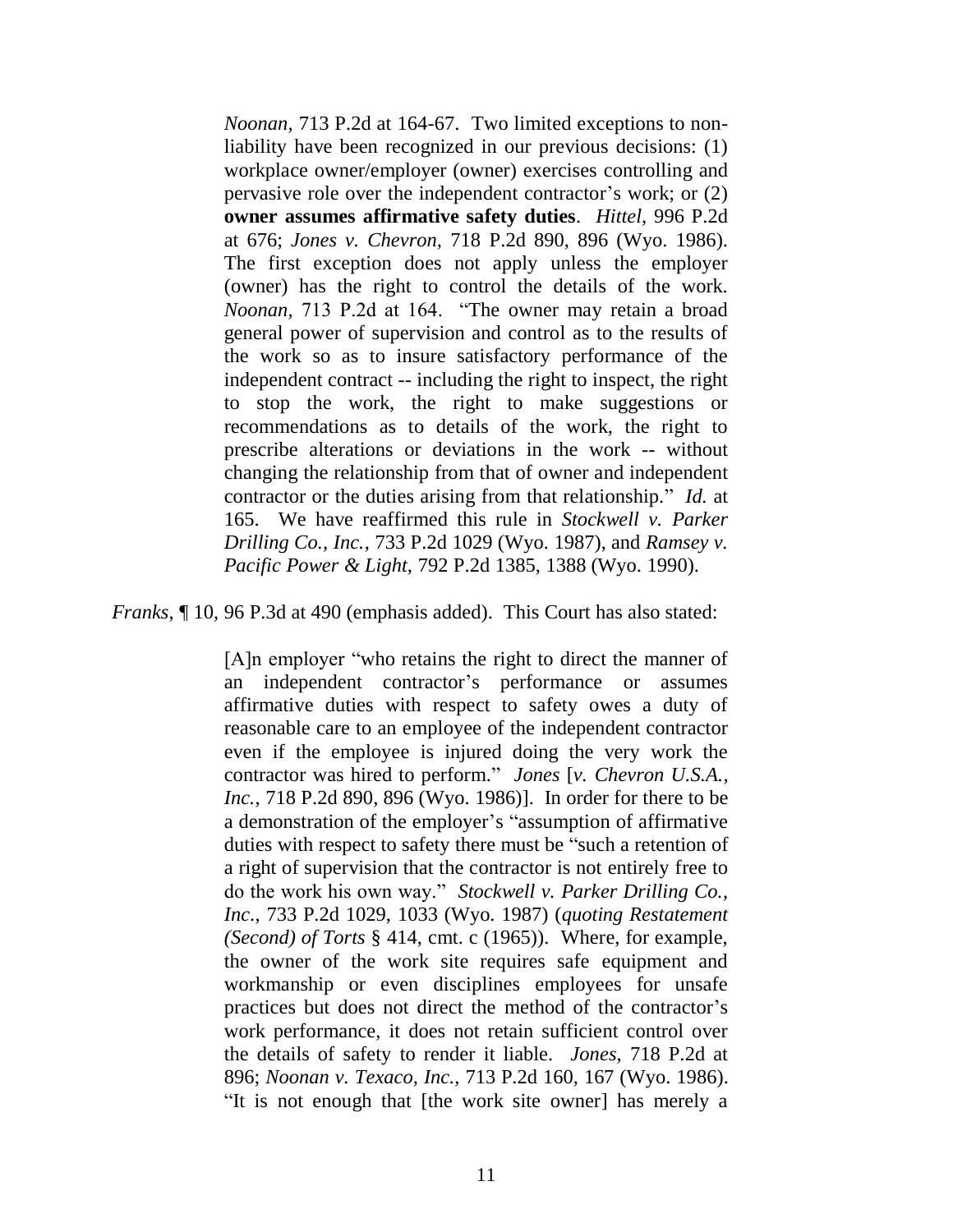general right to order the work stopped or resumed, to inspect its progress or to receive reports, to make suggestions or recommendations which need not necessarily be followed, or to prescribe alterations and deviations." *Stockwell*, 733 P.2d at 1033 (*quoting Rest[atement] 2d Torts* § 414, cmt. c) (emphasis omitted). Reserving the "right to require safe equipment, material, and supplies to be used by the contractor," the owner of the work site can merely be assured that the work will be performed "efficiently, in a good workmanlike manner, at a reasonable cost, and that the final result is as good as possible." *Noonan*, 713 P.2d at 167. In such a case, the owner of the work site owes no duty of reasonable care to an employee of the independent contractor. *Jones*, 718 P.2d at 896.

*Loredo,* **[12, 212 P.3d at 623.** 

[¶27] Relying on deposition testimony from New Tech and Caza employees, Singer contends that New Tech assumed affirmative safety duties when it agreed "to provide safety services." Singer asserts that New Tech actually took over Caza's safety program. However, when looking at those comments on the record, many of the individuals are actually testifying as to the safety coach's duties, not New Tech's duties.

[¶28] Singer insists that the factual situation here is particularly ripe for application of the safety exception because New Tech "assumed affirmative duties in regard to safety." Singer says that because New Tech hired Harrington to provide safety services, it was **New Tech** that had an obligation to provide safety services, not Caza. We fail to see how Caza relinquished control of its safety program entirely to New Tech. To satisfy the safety exception, there must be a showing that the defendant (in this case, New Tech) has "affirmatively assumed duties of safety." *Hjelle*, 394 F.3d 873, 880-81. Caza employee Harry Olds testified that the purpose of using a company like New Tech was to ensure that Caza remained in control of **its own** safety programs on the rigs. Mr. Olds explained:

> Our customers were asking for safety – dedicated safety consultants out on the rig, and they were going to hire them.

> We decided we would rather be in control, and so we went to an engineering company that handled safety, also, and made an agreement with them that they would provide our safety people and we would review their qualifications.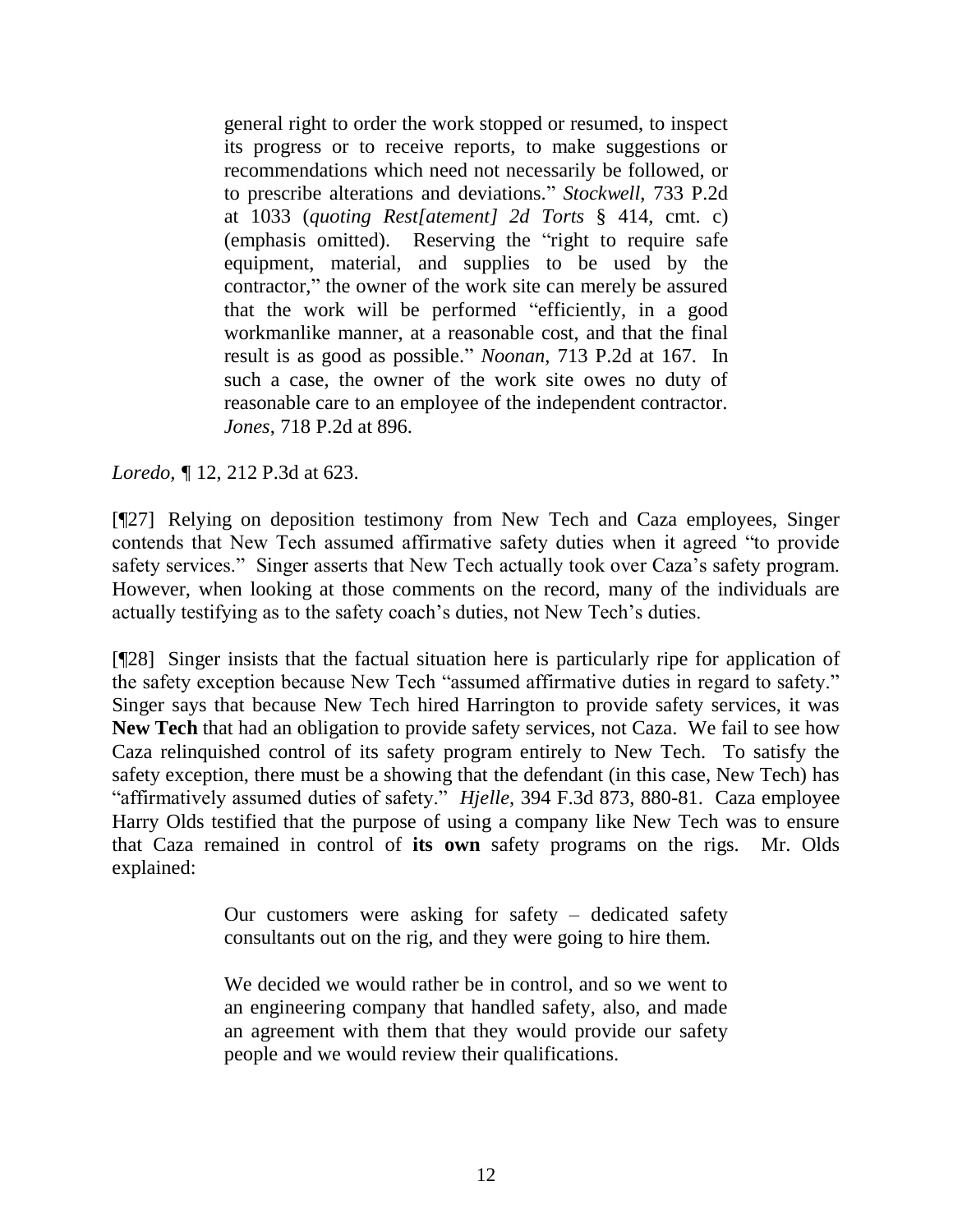[¶29] Despite Singer's contention that New Tech was responsible for safety on the rig, Caza always retained control of its own safety program, evidenced by its use of New Tech to place a safety coach. Caza never contracted, orally or otherwise, with New Tech to provide safety services.

# **ISSUE IV**

[¶30] In his final argument, Singer asserts that the contract between Caza and New Tech created a non-delegable duty for New Tech as to safety duties on the rig site. Singer insists that New Tech had a "contractual obligation to provide extensive safety services to Caza." In support of his argument, Singer cites to several jurisdictions, including the Tenth circuit in *Hull v. Chevron***,** 812 F.2d 584, 588-89 (10th Cir. 1987)*.* In *Hull,* the court stated:

> [U]nder Wyoming law, oil and gas drilling is an ultrahazardous and extrahazardous activity; and that the duty to maintain a safe place to work, is, therefore, nondelegable.

According to Singer, because New Tech accepted the duty of implementing and enforcing the Caza rig safety program, New Tech should be responsible for Singer's injuries.

> [John C. Hull], an employee of Chase Drilling Company (Chase), was assisting two co-employees in unloading and moving drill collars, 8,000 pound cylinders utilized around the drill bit. The low man on the totem pole or "worm" in oil field parlance, Mr. Hull was positioning certain racks onto which the drill collars were temporarily being placed when one of the drill collars rolled off the tines of the forklift and onto his right leg, seriously injuring it.

> Mr. Hull filed suit in the United States District Court for the District of Wyoming seeking damages for this injury against his employer, Chase, and the lessee, Chevron, which had hired Chase to drill the well. Pursuant to the Wyoming Workers' Compensation Act, Wyo. Stat. §§ 27-12-101 to - 805 (1977), the district court dismissed the action against Chase. In an amended complaint, Mr. Hull then alleged in three causes of action for negligence, strict liability, and culpable negligence that Chevron (1) had a nondelegable duty in an ultrahazardous activity to maintain a safe working environment; (2) was negligent in failing to supervise the proper operation of the forklift which it had leased and placed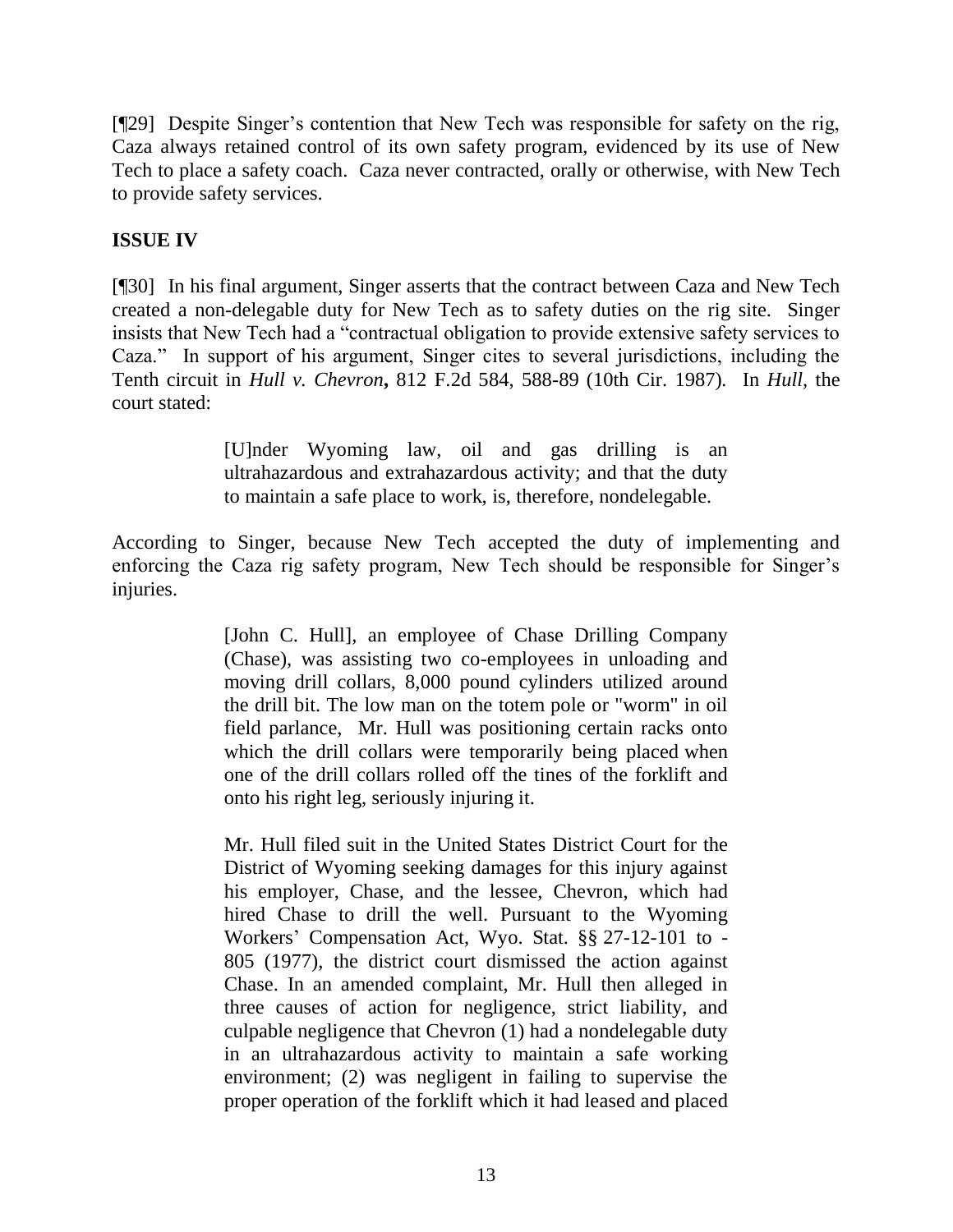on the site; (3) had failed to maintain a smooth and level terrain around the rig; (4) retained control of the drilling operations and, thus, was vicariously liable for the negligent acts of Chase's employees; and (5) owed Hull a duty of care as a third-party beneficiary of Chevron's federal lease which imposes certain safety requirements on oil and gas operators.

During the six-day trial, the jury heard testimony from Chase and Chevron employees, various safety and oil and gas experts, and medical and rehabilitation specialists. Mr. Hull sought to prove that under the particular day rate contract governing the relationship between Chase and Chevron, Chevron retained the right to control and direct the entire drilling operation. In defense, Chevron attempted to establish Chase's role as an independent contractor with primary control over the details of the drilling operation, Chase's negligence in failing to supervise its forklift operator who was alleged to have used amphetamines on the morning of the accident, and the plaintiff's negligence and contributing drug use. As a third-party defendant, Chase abandoned its pretrial contention that it was an independent contractor and put on evidence to underscore its theory that the "company man," Chevron's employee, Mr. Bobby Haynes, directed and supervised the drilling operation.

In returning a verdict for the plaintiff, the jury found by a preponderance of the evidence that Chevron and Chase were governed by a principal/agent, not operator/independent contractor, relationship.

*Hull*, 812 F.2d at 585-86.

[¶31] Regarding this issue, the district court stated:

Arguably, either Chevron, which had the lease, or Caza, which drilled the wells, would have a non-delegable duty to ensure safety practices at the rig. Singer does not discuss how these non-delegable duties could be transferred or delegated to New Tech.

[¶32] We agree with the district court. Furthermore, as we stated above, we fail to see an issue of material fact as to New Tech's responsibilities regarding safety on the rig. The record is clear that the safety program was specifically a Caza program. New Tech